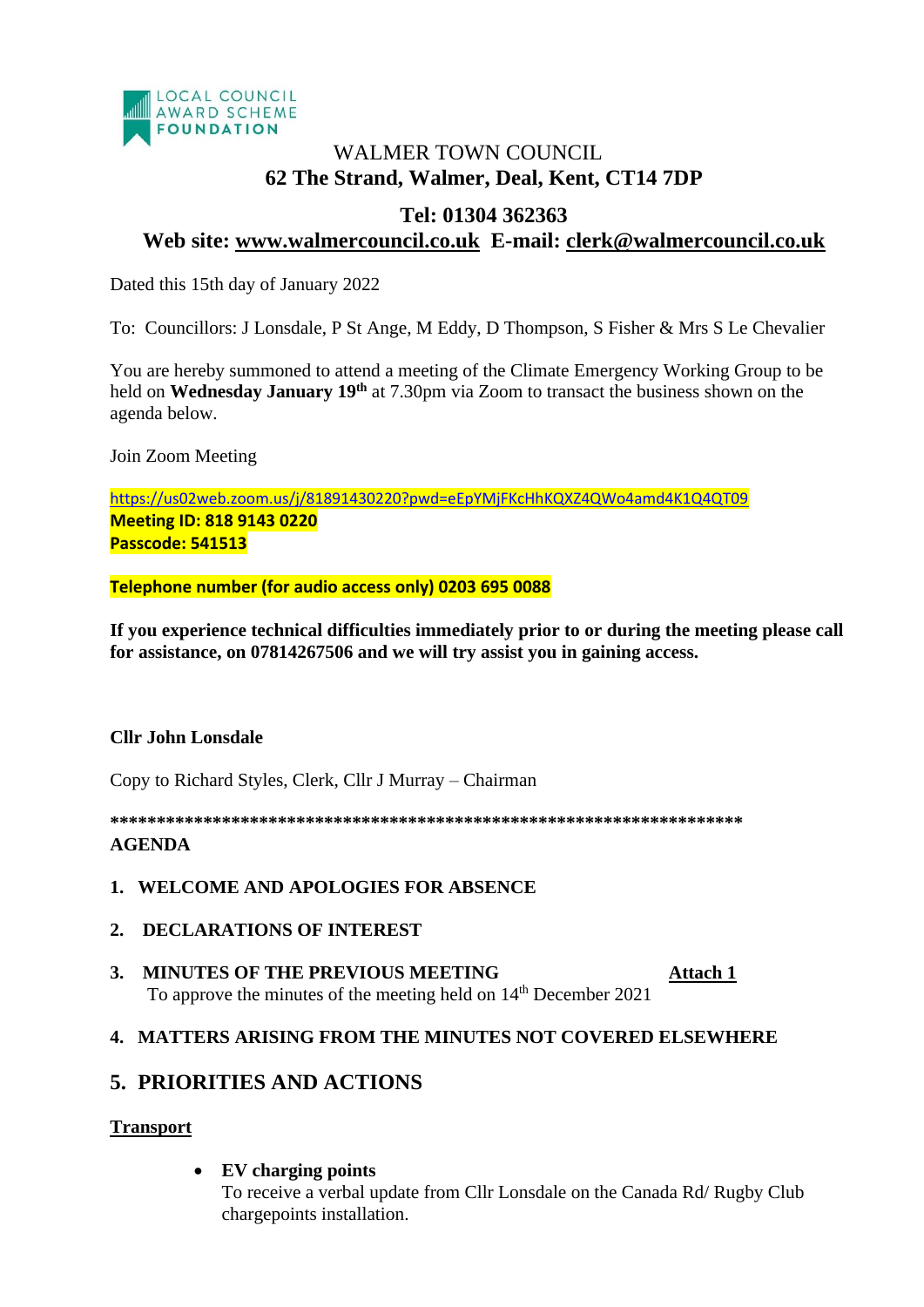Table of latest usage attached.

### **Attach 2**

### • **Electric Buses/ potential Section 106 funds**

Following recent DDC meeting, see attached email sent to Ashley Taylor, Planning Policy and Projects Manager, DDC.

#### **Attach 3**

See attached email sent to Cllr Chris Vinson (Chair of the DDC Climate Change Working Group & a Walmer District Councillor), Amanda Martin (DDC Climate Change and Energy Conservation Officer) and Martin Leggatt (DDC Head of Assets and Building Control)

## **Attach 4**

#### • **Cycle storage at Walmer Station:** Cllr Lonsdale to update councillors on the latest on the application to the Cycle Rail Fund for secure cycle storage at the station. Possible announcement next week.

## **Biodiversity**

## • **Biodiversity on DDC land:**

Discuss next steps.

As above, relevant communications with DDC - **attachments 3 & 4** Cllr Le Chevalier to report on any response from her email to DDC officer Martin Leggatt about the cutting of the land adjacent to Borrow Pitt Car Park.

#### • **Free trees for residents –**

Cllr Thompson to report back on similar local initiative based in Kingsdown.

#### • **Beebombs for residents:**

Update on timeline for press release for scheme.

Proposal – should we trial Beebombs at the WTC owned York and Albany site, to provide a wildflower meadow while long-tem discussions on the land's future use take place? The grass there is due to be cut soon, sowing Beebombs afterwards, in Spring, could boost biodiversity in the short and medium term. Pictures attached.

## **Attach 5**

## **62 The Strand, new WTC office**

Progress deferred at Full Council until lease at No.8 The Strand is settled. NB: Greater context needed for Councillors when quotations are next proposed, as many councillors seem unaware of the details and importance/ potential of this scheme.

#### **Outside projects**

• **Trim Trail:**

To receive a verbal update from Cllrs Thompson and Lonsdale.